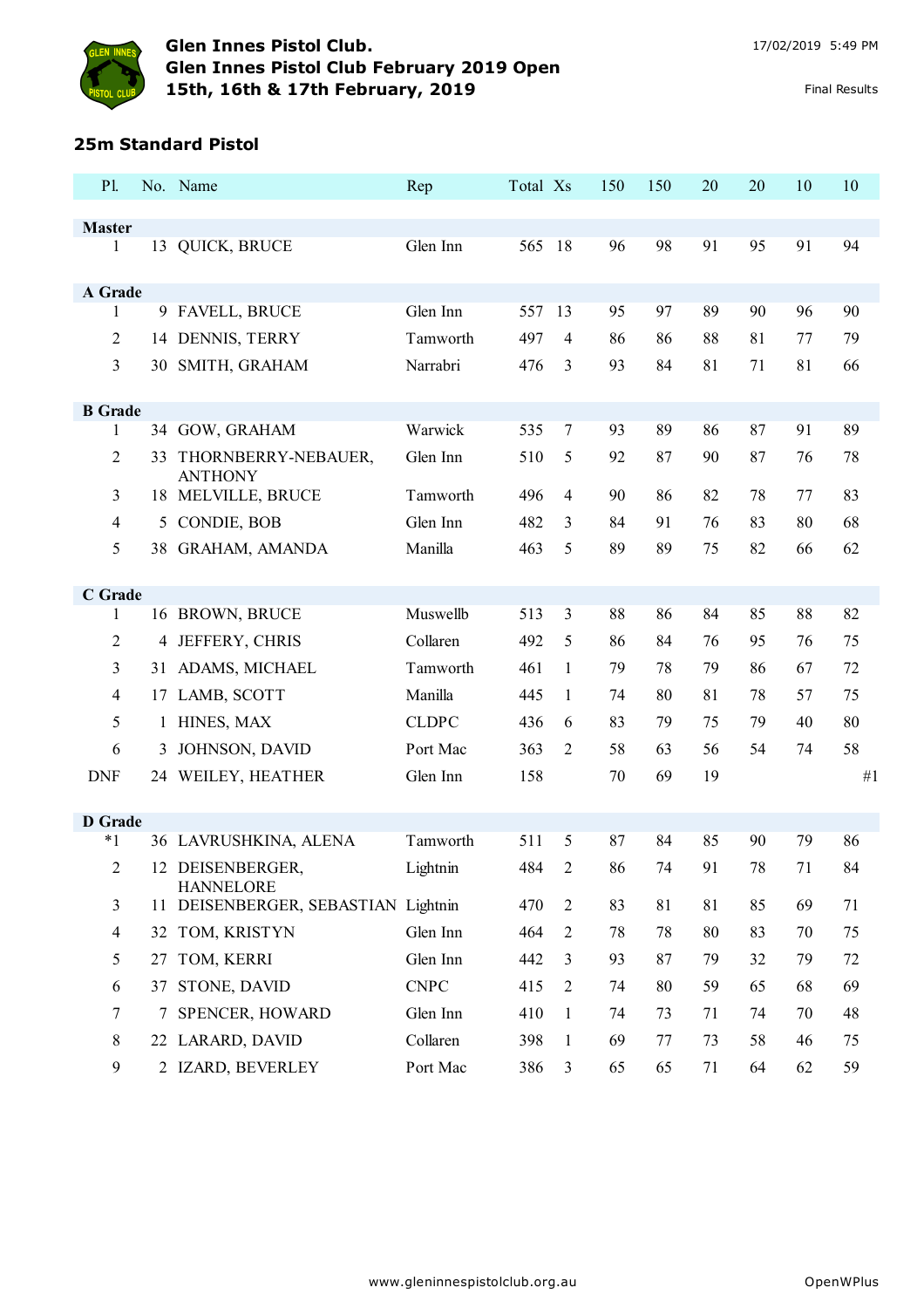## **25m Standard Pistol**

| <b>Pl.</b> | No. Name         | Rep      | Total Xs | 150 | 150 | 20 | 20 | 10 | 10  |
|------------|------------------|----------|----------|-----|-----|----|----|----|-----|
|            |                  |          |          |     |     |    |    |    |     |
|            | D Grade Cont.    |          |          |     |     |    |    |    |     |
| 10         | 10 DUNN, TREVOR  | Warwick  | 376 2    | 75  | 79  | 44 | 64 | 53 | -61 |
| <b>DNF</b> | 21 BURLEY, STEVE | Port Mac | 78       | 60  | 18  |    |    |    | #2  |

#1 Malfunctioned out

#2 Pistol ceased to function. Withdrew from match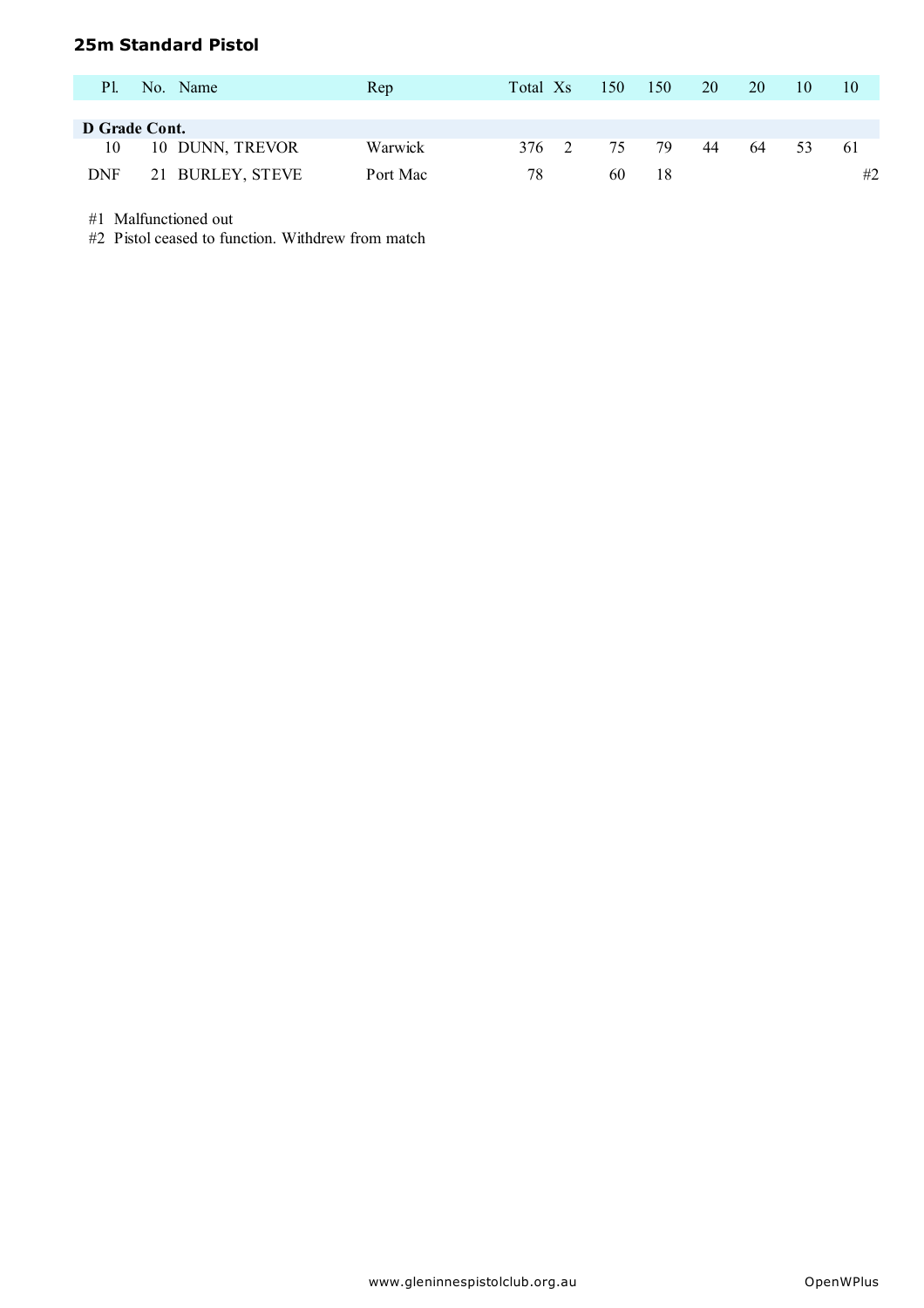

### **25m Rapid Fire Pistol**

| P1.            |   | No. Name                                      | Rep      | Total Xs |                | 8  | 6  | $\overline{4}$ |     | 8  | 6  | $\overline{4}$ |     |
|----------------|---|-----------------------------------------------|----------|----------|----------------|----|----|----------------|-----|----|----|----------------|-----|
|                |   |                                               |          |          |                |    |    |                |     |    |    |                |     |
| <b>Master</b>  |   |                                               |          |          |                |    |    |                |     |    |    |                |     |
| $\mathbf{1}$   |   | 13 QUICK, BRUCE                               | Glen Inn | 569 14   |                | 99 | 97 | 91             | 287 | 97 | 93 | 92             | 282 |
| A Grade        |   |                                               |          |          |                |    |    |                |     |    |    |                |     |
| 1              |   | 20 SCHOFIELD,<br><b>TIM</b>                   | Armidale | 537      | $\overline{7}$ | 94 | 92 | 83             | 269 | 92 | 90 | 86             | 268 |
| 2              |   | 19 SCHOFIELD,<br><b>TREVOR</b>                | Armidale | 485      | 5              | 90 | 80 | 62             | 232 | 93 | 90 | 70             | 253 |
| 3              |   | 9 FAVELL, BRUCE Glen Inn                      |          | 478      | 11             | 57 | 93 | 46             | 196 | 95 | 96 | 91             | 282 |
| $\overline{4}$ |   | 30 SMITH,<br><b>GRAHAM</b>                    | Narrabri | 454      | 3              | 70 | 84 | 81             | 235 | 73 | 78 | 68             | 219 |
| <b>B</b> Grade |   |                                               |          |          |                |    |    |                |     |    |    |                |     |
| 1              |   | 7 SPENCER,<br><b>HOWARD</b>                   | Glen Inn | 449      | $\mathbf{1}$   | 83 | 80 | 73             | 236 | 77 | 72 | 64             | 213 |
| C Grade        |   |                                               |          |          |                |    |    |                |     |    |    |                |     |
| 1              |   | 18 MELVILLE,<br><b>BRUCE</b>                  | Tamworth | 485      | $\overline{3}$ | 87 | 83 | 72             | 242 | 84 | 81 | 78             | 243 |
| $\overline{2}$ |   | 4 JEFFERY, CHRIS Collaren                     |          | 479      | 6              | 94 | 85 | 61             | 240 | 90 | 86 | 63             | 239 |
| 3              |   | 5 CONDIE, BOB                                 | Glen Inn | 445      | 3              | 83 | 68 | 87             | 238 | 89 | 70 | 48             | 207 |
| <b>D</b> Grade |   |                                               |          |          |                |    |    |                |     |    |    |                |     |
| 1              |   | 12 DEISENBERGER, Lightnin<br><b>HANNELORE</b> |          | 444      | $\overline{2}$ | 83 | 76 | 64             | 223 | 74 | 77 | 70             | 221 |
| 2              |   | 6 HERRING,<br><b>GILLIAN</b>                  | Glen Inn | 433      | $\mathbf{1}$   | 76 | 78 | 61             | 215 | 81 | 76 | 61             | 218 |
| 3              |   | 22 LARARD, DAVID Collaren                     |          | 428      | $\overline{2}$ | 81 | 78 | 58             | 217 | 78 | 67 | 66             | 211 |
| $\overline{4}$ |   | 31 ADAMS,<br><b>MICHAEL</b>                   | Tamworth | 406      | $\overline{4}$ | 88 | 56 | 48             | 192 | 84 | 76 | 54             | 214 |
| 5              | 8 | MITCHELL,<br><b>MARGARET</b>                  | Glen Inn | 371      | 1              | 58 | 74 | 69             | 201 | 74 | 50 | 46             | 170 |
| 6              |   | 17 LAMB, SCOTT                                | Manilla  | 350      | $\overline{0}$ | 68 | 48 | 29             | 145 | 78 | 69 | 58             | 205 |
| 7              |   | 11 DEISENBERGER, Lightnin<br><b>SEBASTIAN</b> |          | 345      | $\mathbf{1}$   | 61 | 76 | 58             | 195 | 51 | 64 | 35             | 150 |
| 8              |   | 10 DUNN, TREVOR Warwick                       |          | 329      | $\mathbf{1}$   | 59 | 45 | 43             | 147 | 63 | 68 | 51             | 182 |
| 9              |   | 23 WEILEY, LES                                | Glen Inn | 297      | $\overline{2}$ | 59 | 75 | 25             | 159 | 61 | 38 | 39             | 138 |
| <b>DNF</b>     |   | 21 BURLEY, STEVE Port Mac                     |          | 152      |                | 55 | 48 | 49             | 152 |    |    |                |     |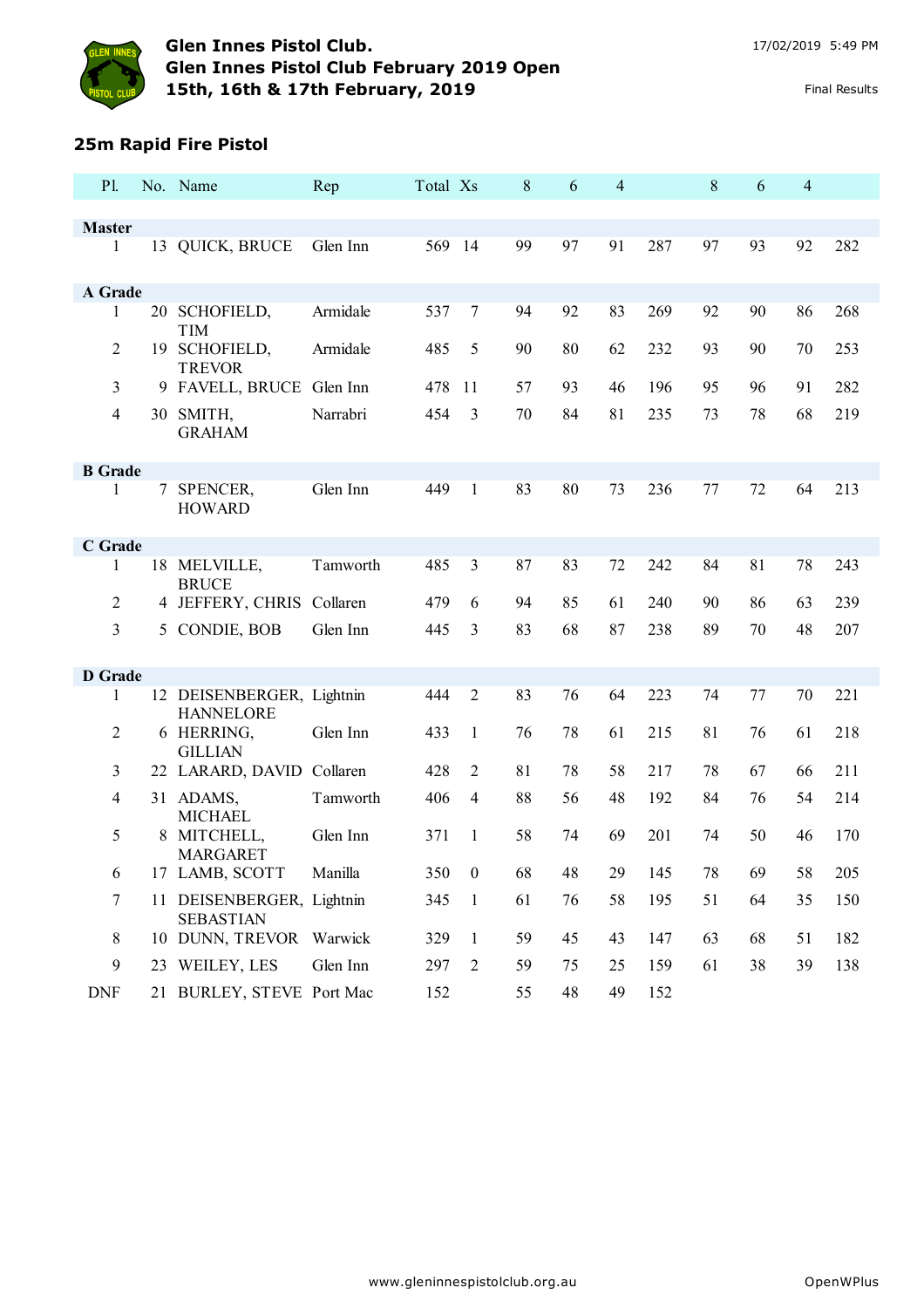

## **Glen Innes Pistol Club.** 17/02/2019 5:49 PM **Glen Innes Pistol Club February 2019 Open 15th, 16th & 17th February, 2019** Final Results

#### **50m Pistol**

| P1             |              | No. Name                         | Rep          | Total Xs |                  | $\mathbf{1}$ | $\overline{2}$ | 3  | $\overline{4}$ | 5  | 6  |
|----------------|--------------|----------------------------------|--------------|----------|------------------|--------------|----------------|----|----------------|----|----|
|                |              |                                  |              |          |                  |              |                |    |                |    |    |
| <b>Master</b>  |              |                                  |              |          |                  |              |                |    |                |    |    |
| 1              |              | 13 QUICK, BRUCE                  | Glen Inn     | 539      | 6                | 91           | 92             | 90 | 82             | 95 | 89 |
| A Grade        |              |                                  |              |          |                  |              |                |    |                |    |    |
| 1              |              | 9 FAVELL, BRUCE                  | Glen Inn     | 525      | 3                | 87           | 85             | 90 | 85             | 87 | 91 |
| $\overline{2}$ |              | 14 DENNIS, TERRY                 | Tamworth     | 454      | $\mathbf{1}$     | 70           | 70             | 69 | 79             | 88 | 78 |
| <b>B</b> Grade |              |                                  |              |          |                  |              |                |    |                |    |    |
| 1              |              | 5 CONDIE, BOB                    | Glen Inn     | 433      | $\overline{2}$   | 80           | 76             | 62 | 78             | 68 | 69 |
| C Grade        |              |                                  |              |          |                  |              |                |    |                |    |    |
| 1              |              | 18 MELVILLE, BRUCE               | Tamworth     | 482      | $\mathbf{1}$     | 73           | 82             | 80 | 83             | 77 | 87 |
| $\overline{2}$ |              | 4 JEFFERY, CHRIS                 | Collaren     | 452      | $\overline{4}$   | 76           | 71             | 73 | 76             | 76 | 80 |
| 3              |              | 38 GRAHAM, AMANDA                | Manilla      | 428      | 3                | 62           | 78             | 72 | 71             | 74 | 71 |
| $\overline{4}$ |              | 16 BROWN, BRUCE                  | Muswellb     | 400      | $\theta$         | 72           | 67             | 70 | 60             | 68 | 63 |
| 5              | $\mathbf{1}$ | HINES, MAX                       | <b>CLDPC</b> | 381      | $\boldsymbol{0}$ | 72           | 77             | 62 | 52             | 57 | 61 |
|                |              |                                  |              |          |                  |              |                |    |                |    |    |
| <b>D</b> Grade |              |                                  |              |          |                  |              |                |    |                |    |    |
| 1              |              | 21 BURLEY, STEVE                 | Port Mac     | 392      | $\boldsymbol{0}$ | 53           | 71             | 71 | 59             | 69 | 69 |
| $\overline{2}$ | 17           | LAMB, SCOTT                      | Manilla      | 389      | 1                | 65           | 54             | 75 | 58             | 77 | 60 |
| $\overline{3}$ | 10           | DUNN, TREVOR                     | Warwick      | 379      | 1                | 67           | 58             | 67 | 65             | 58 | 64 |
| $\overline{4}$ | 11           | DEISENBERGER, SEBASTIAN Lightnin |              | 340      | $\mathfrak{Z}$   | 71           | 58             | 46 | 55             | 50 | 60 |
| <b>DNF</b>     | 7            | SPENCER, HOWARD                  | Glen Inn     | 12       |                  | 12           |                |    |                |    |    |
| <b>DNS</b>     |              | 22 LARARD, DAVID                 | Collaren     |          |                  |              |                |    |                |    |    |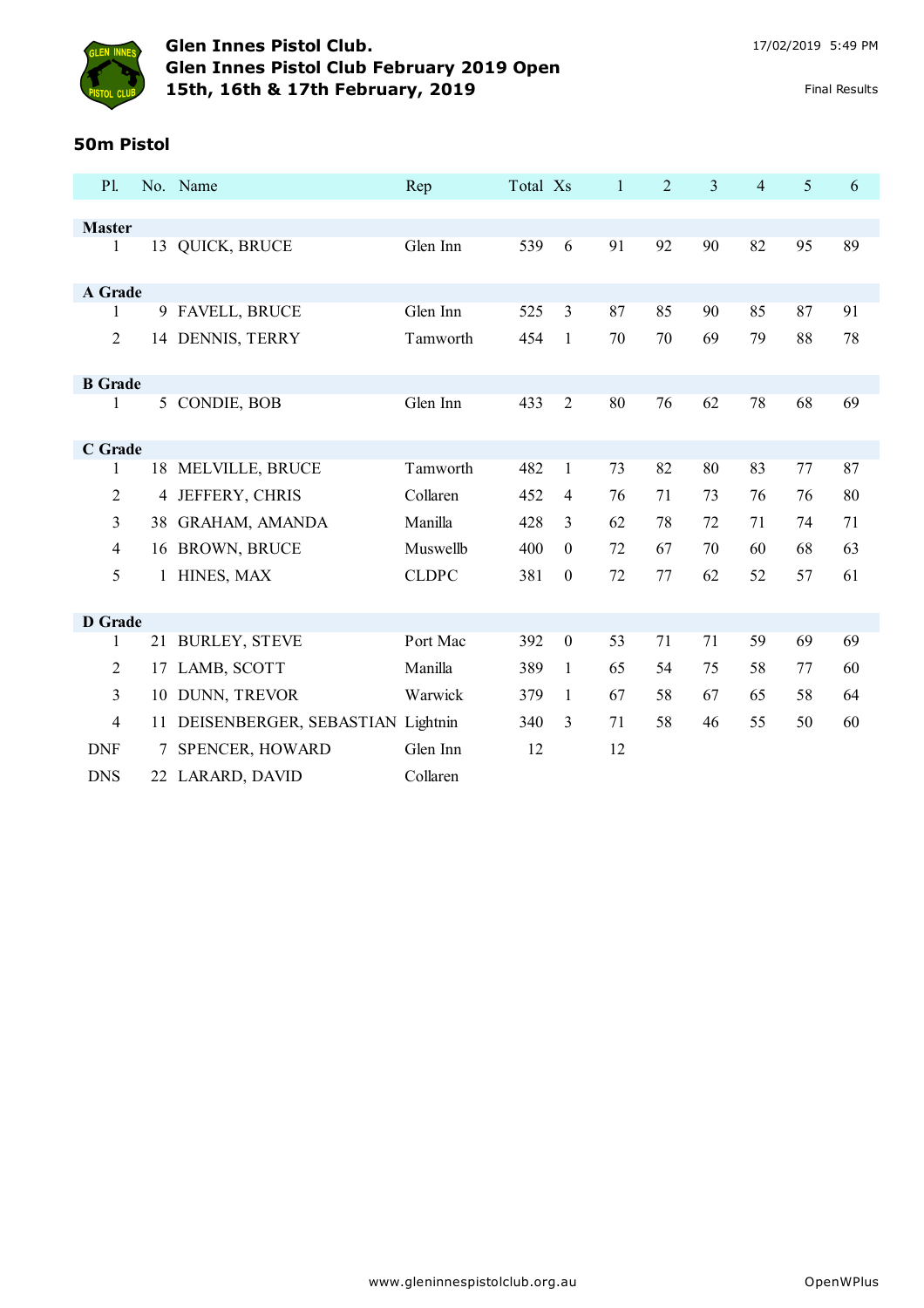

#### **25m Centre Fire Pistol**

| P1.            |    | No. Name                                      | Rep          | Total Xs |                | $\mathbf{1}$ | $\overline{2}$ | $\overline{3}$ |     | $\overline{4}$ | 5  | 6  |      |
|----------------|----|-----------------------------------------------|--------------|----------|----------------|--------------|----------------|----------------|-----|----------------|----|----|------|
|                |    |                                               |              |          |                |              |                |                |     |                |    |    |      |
| <b>Master</b>  |    |                                               |              |          |                |              |                |                |     |                |    |    |      |
| 1              |    | 13 QUICK, BRUCE                               | Glen Inn     | 561 14   |                | 91           | 95             | 94             | 280 | 93             | 95 | 93 | 281  |
| A Grade        |    |                                               |              |          |                |              |                |                |     |                |    |    |      |
| 1              |    | 20 SCHOFIELD,<br><b>TIM</b>                   | Armidale     | 549 10   |                | 95           | 93             | 91             | 279 | 87             | 95 | 88 | 270  |
| $\overline{2}$ | 19 | <b>SCHOFIELD,</b><br><b>TREVOR</b>            | Armidale     | 547      | 7              | 90           | 91             | 91             | 272 | 90             | 94 | 91 | 275  |
| 3              |    | 14 DENNIS, TERRY                              | Tamworth     | 510      | 6              | 93           | 86             | 86             | 265 | 76             | 83 | 86 | 245  |
| $\overline{4}$ |    | 29 HOGG, MAX                                  | Tamworth     | 508      | 5              | 80           | 83             | 88             | 251 | 83             | 85 | 89 | 257  |
| <b>B</b> Grade |    |                                               |              |          |                |              |                |                |     |                |    |    |      |
| 1              |    | 4 JEFFERY, CHRIS Collaren                     |              | 534      | 6              | 92           | 86             | 90             | 268 | 88             | 91 | 87 | 266  |
| 2              |    | 18 MELVILLE,<br><b>BRUCE</b>                  | Tamworth     | 531      | 8              | 93           | 93             | 87             | 273 | 88             | 84 | 86 | 258  |
| 3              |    | 5 CONDIE, BOB                                 | Glen Inn     | 400      | 3              | 62           | 74             | 67             | 203 | 75             | 67 | 55 | 197  |
| <b>DNF</b>     |    | 34 GOW, GRAHAM                                | Warwick      | 301      |                | 81           | 83             | 87             | 251 | 50             |    |    | 50#1 |
| C Grade        |    |                                               |              |          |                |              |                |                |     |                |    |    |      |
| 1              |    | 15 BROUGHALL,<br><b>ROBERT</b>                | Genesys      | 492      | $\overline{2}$ | 79           | 81             | 82             | 242 | 83             | 88 | 79 | 250  |
| $\overline{2}$ |    | 1 HINES, MAX                                  | <b>CLDPC</b> | 488      | 5              | 77           | 86             | 88             | 251 | 73             | 77 | 87 | 237  |
| 3              |    | 16 BROWN, BRUCE Muswellb                      |              | 467      | 5              | 87           | 79             | 86             | 252 | 73             | 77 | 65 | 215  |
| $\overline{4}$ |    | 3 JOHNSON,<br><b>DAVID</b>                    | Port Mac     | 409      | $\mathbf{1}$   | 76           | 72             | 79             | 227 | 73             | 67 | 42 | 182  |
| <b>D</b> Grade |    |                                               |              |          |                |              |                |                |     |                |    |    |      |
| 1              |    | 10 DUNN, TREVOR Warwick                       |              | 445      | 1              | 73           | 76             | 76             | 225 | 74             | 75 | 71 | 220  |
| $\overline{2}$ |    | 7 SPENCER,<br><b>HOWARD</b>                   | Glen Inn     | 410      | 3              | 64           | 55             | 65             | 184 | 65             | 79 | 82 | 226  |
| 3              |    | 2 IZARD,<br><b>BEVERLEY</b>                   | Port Mac     | 360      | 3              | 71           | 62             | 71             | 204 | 47             | 60 | 49 | 156  |
| 4              |    | 11 DEISENBERGER, Lightnin<br><b>SEBASTIAN</b> |              | 354      | $\mathbf{1}$   | 49           | 65             | 50             | 164 | 62             | 53 | 75 | 190  |
| <b>DNF</b>     |    | 21 BURLEY, STEVE Port Mac                     |              | 35       |                | 35           |                |                | 35  |                |    |    | #2   |

#1 Malfunctioned Out

#2 Pistol break and cease. could not correct and re-squad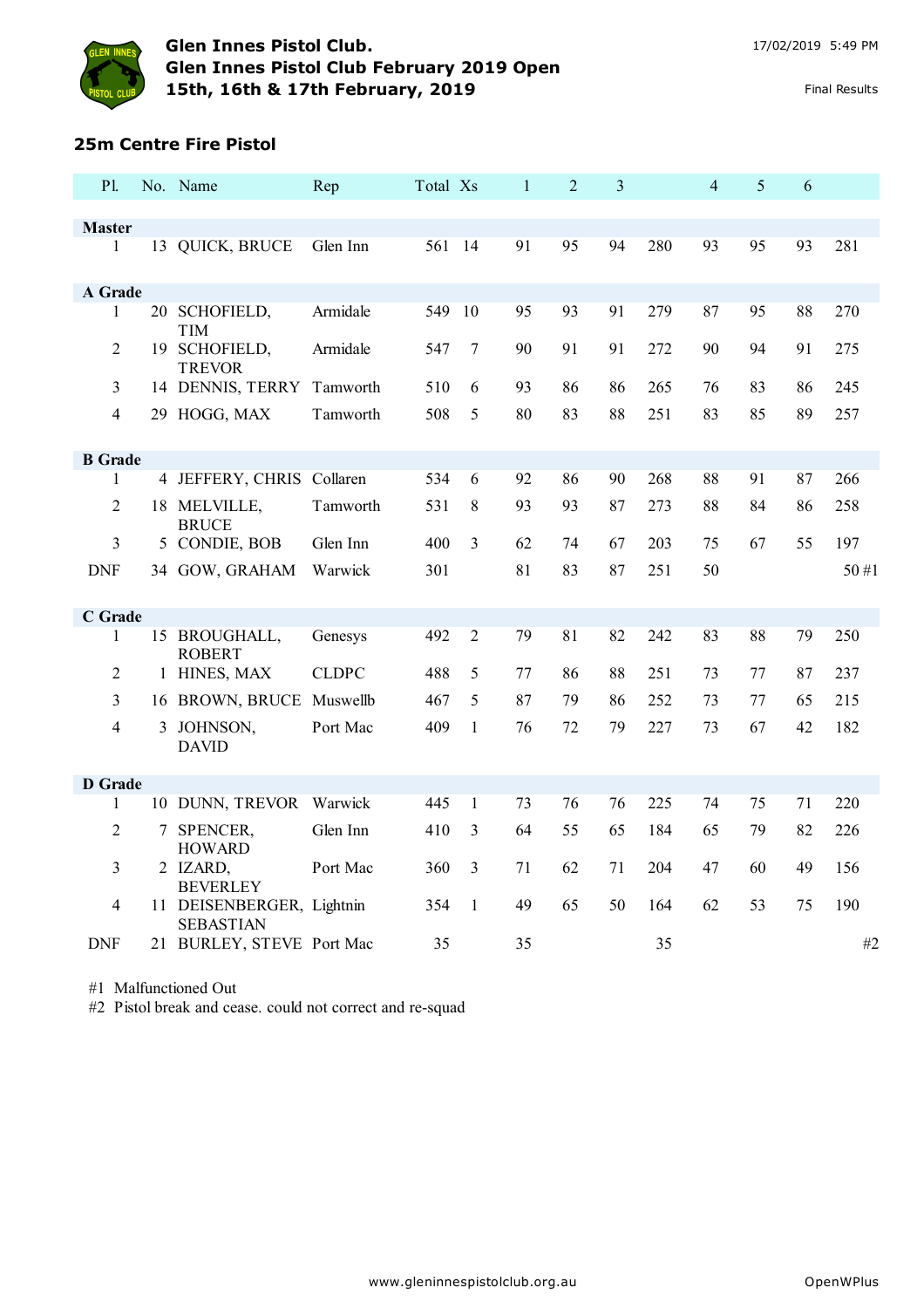

#### **10m Air Pistol Men**

| P1.                |    | No. Name                              | Rep          | Total Xs |                  | $\mathbf{1}$ | $\overline{2}$ | 3  | 4  | 5      | 6  |
|--------------------|----|---------------------------------------|--------------|----------|------------------|--------------|----------------|----|----|--------|----|
|                    |    |                                       |              |          |                  |              |                |    |    |        |    |
| <b>Master</b><br>1 |    | 13 QUICK, BRUCE                       | Glen Inn     | 560 13   |                  | 94           | 95             | 93 | 91 | 93     | 94 |
|                    |    |                                       |              |          |                  |              |                |    |    |        |    |
| A Grade            |    |                                       |              |          |                  |              |                |    |    |        |    |
| 1                  |    | 9 FAVELL, BRUCE                       | Glen Inn     | 559      | 16               | 93           | 92             | 98 | 90 | 95     | 91 |
| 2                  |    | 14 DENNIS, TERRY                      | Tamworth     | 504      | 5                | 90           | 81             | 79 | 81 | 85     | 88 |
| 3                  | 30 | SMITH, GRAHAM                         | Narrabri     | 496      | $\boldsymbol{0}$ | 87           | 87             | 83 | 82 | 77     | 80 |
| 4                  | 29 | HOGG, MAX                             | Tamworth     | 479      | 3                | 78           | 82             | 78 | 76 | 86     | 79 |
|                    |    |                                       |              |          |                  |              |                |    |    |        |    |
| <b>B</b> Grade     |    |                                       |              |          |                  |              |                |    |    |        |    |
| 1                  |    | 34 GOW, GRAHAM                        | Warwick      | 525      | $\overline{2}$   | 86           | 91             | 85 | 85 | 91     | 87 |
| $\overline{2}$     |    | 18 MELVILLE, BRUCE                    | Tamworth     | 519      | $\overline{4}$   | 87           | 86             | 89 | 83 | 87     | 87 |
| 3                  | 5  | CONDIE, BOB                           | Glen Inn     | 497      | 3                | 84           | 73             | 85 | 89 | 84     | 82 |
| 4                  | 33 | THORNBERRY-NEBAUER,<br><b>ANTHONY</b> | Glen Inn     | 477      | 1                | 78           | 81             | 84 | 83 | 76     | 75 |
|                    |    |                                       |              |          |                  |              |                |    |    |        |    |
| C Grade            |    |                                       |              |          |                  |              |                |    |    |        |    |
| 1                  |    | 4 JEFFERY, CHRIS                      | Collaren     | 516      | 8                | 87           | 87             | 81 | 83 | 88     | 90 |
| 2                  |    | 16 BROWN, BRUCE                       | Muswellb     | 515      | $\mathfrak{Z}$   | 83           | 89             | 91 | 80 | 84     | 88 |
| 3                  | 15 | <b>BROUGHALL, ROBERT</b>              | Genesys      | 513      | 6                | 87           | 88             | 86 | 84 | 83     | 85 |
| $\overline{4}$     | 37 | STONE, DAVID                          | <b>CNPC</b>  | 507      | 3                | 85           | 88             | 78 | 87 | 88     | 81 |
| 5                  | 1  | HINES, MAX                            | <b>CLDPC</b> | 495      | $\boldsymbol{0}$ | 80           | 83             | 84 | 86 | 79     | 83 |
| 6                  |    | 10 DUNN, TREVOR                       | Warwick      | 489      | 3                | 78           | 81             | 81 | 81 | 87     | 81 |
| 7                  | 7  | SPENCER, HOWARD                       | Glen Inn     | 466      | $\overline{2}$   | 60           | 73             | 87 | 81 | 85     | 80 |
| 8                  | 3  | JOHNSON, DAVID                        | Port Mac     | 466      | $\mathbf{1}$     | 79           | 74             | 79 | 78 | 77     | 79 |
| 9                  | 23 | WEILEY, LES                           | Glen Inn     | 418      | $\boldsymbol{0}$ | 70           | 68             | 65 | 84 | 58     | 73 |
|                    |    |                                       |              |          |                  |              |                |    |    |        |    |
| <b>D</b> Grade     |    |                                       |              |          |                  |              |                |    |    |        |    |
| $*1$               |    | 22 LARARD, DAVID                      | Collaren     | 505      | $\overline{4}$   | 88           | 83             | 84 | 85 | 83     | 82 |
| 2                  |    | 31 ADAMS, MICHAEL                     | Tamworth     | 492      | 5                | 84           | 81             | 80 | 80 | 79     | 88 |
| 3                  |    | 17 LAMB, SCOTT                        | Manilla      | 479      | $\mathfrak{Z}$   | 82           | 83             | 84 | 85 | 71     | 74 |
| $\overline{4}$     |    | 21 BURLEY, STEVE                      | Port Mac     | 446      | $\mathbf{1}$     | 75           | 61             | 76 | 80 | 77     | 77 |
| 5                  |    | 11 DEISENBERGER, SEBASTIAN Lightnin   |              | 440      | $\boldsymbol{0}$ | 75           | 76             | 73 | 74 | $70\,$ | 72 |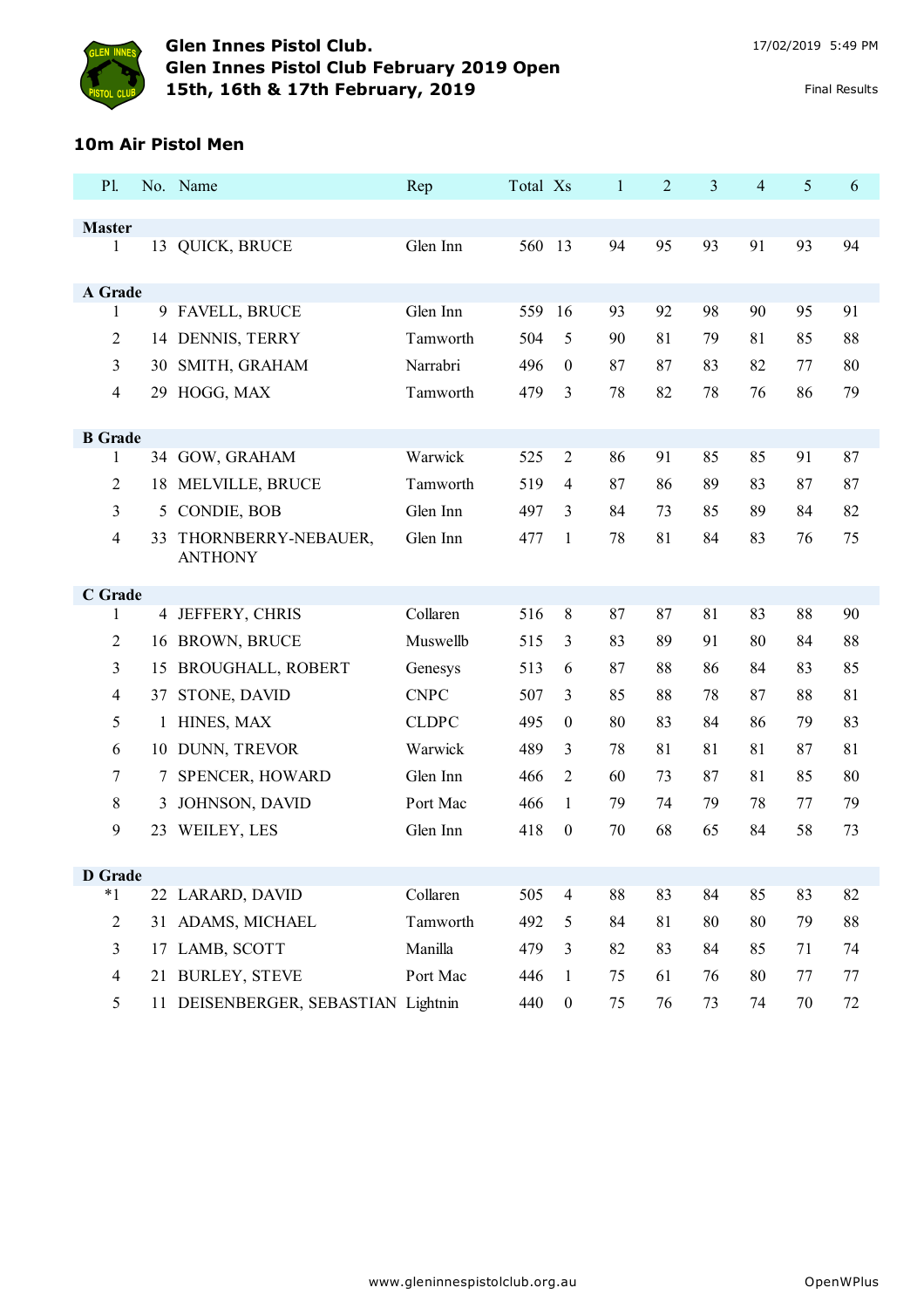

#### **25m Pistol Men**

| P1.         |    | No. Name                                     | Rep      | Total Xs |      | 1  | 2  | 3  |     | $\overline{4}$ | 5  | 6  |     |
|-------------|----|----------------------------------------------|----------|----------|------|----|----|----|-----|----------------|----|----|-----|
|             |    |                                              |          |          |      |    |    |    |     |                |    |    |     |
| <b>Open</b> |    |                                              |          |          |      |    |    |    |     |                |    |    |     |
|             |    | 33 THORNBERRY-<br>NEBAUER,<br><b>ANTHONY</b> | Glen Inn | 517      | - 10 | 89 | 90 | 90 | 269 | 83             | 83 | 82 | 248 |
| 2           | 31 | ADAMS,<br><b>MICHAEL</b>                     | Tamworth | 506      | - 6  | 83 | 78 | 85 | 246 | 89             | 90 | 81 | 260 |
| 3           |    | 17 LAMB, SCOTT                               | Manilla  | 505      | - 6  | 86 | 90 | 85 | 261 | 79             | 73 | 92 | 244 |
| 4           |    | 22 LARARD, DAVID Collaren                    |          | 494      |      | 78 | 81 | 85 | 244 | 86             | 84 | 80 | 250 |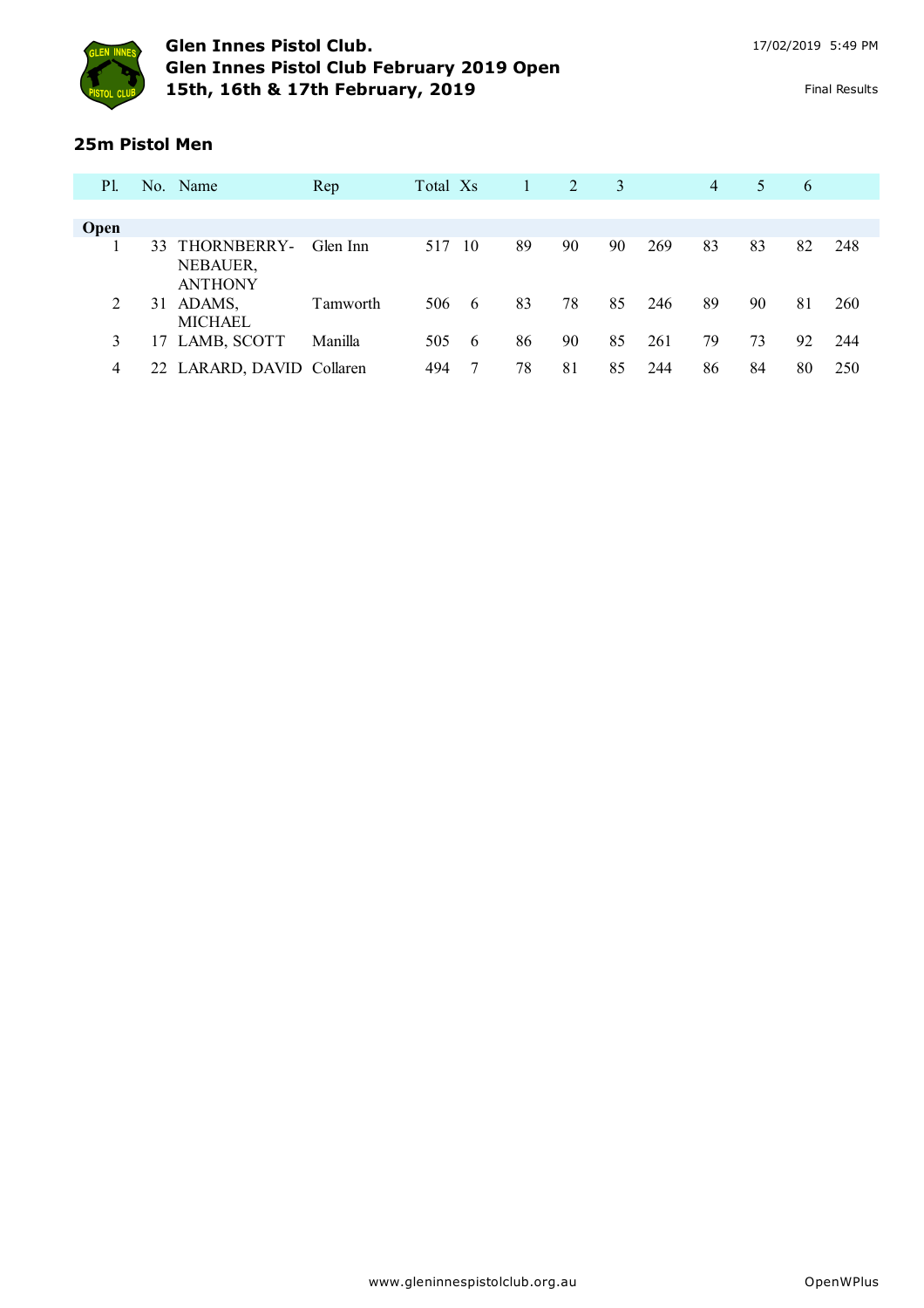

# **25m Pistol Women**

| <b>P1.</b>     |    | No. Name                          | Rep          | Total Xs |   | 1  | 2  | 3  |     | $\overline{4}$ | 5  | 6  |     |
|----------------|----|-----------------------------------|--------------|----------|---|----|----|----|-----|----------------|----|----|-----|
|                |    |                                   |              |          |   |    |    |    |     |                |    |    |     |
| <b>B</b> Grade |    |                                   |              |          |   |    |    |    |     |                |    |    |     |
| 1              | 38 | GRAHAM,<br><b>AMANDA</b>          | Manilla      | 516      | 3 | 88 | 87 | 86 | 261 | 75             | 92 | 88 | 255 |
| 2              | 6  | HERRING,<br><b>GILLIAN</b>        | Glen<br>Inn. | 513      | 1 | 81 | 86 | 83 | 250 | 82             | 88 | 93 | 263 |
| 3              | 24 | WEILEY,<br><b>HEATHER</b>         | Glen<br>Inn  | 466      | 5 | 74 | 77 | 81 | 232 | 65             | 81 | 88 | 234 |
| 4              | 28 | HOGG, CLAIRE                      | Manilla      | 358      | 2 | 73 | 56 | 62 | 191 | 51             | 50 | 66 | 167 |
| C Grade        |    |                                   |              |          |   |    |    |    |     |                |    |    |     |
| $\mathbf{I}$   | 12 | DEISENBERGER,<br><b>HANNELORE</b> | Lightnin     | 484      | 6 | 80 | 75 | 88 | 243 | 77             | 80 | 84 | 241 |
| 2              | 8  | MITCHELL,<br><b>MARGARET</b>      | Glen<br>Inn  | 427      | 4 | 65 | 67 | 75 | 207 | 83             | 61 | 76 | 220 |
| D Grade        |    |                                   |              |          |   |    |    |    |     |                |    |    |     |
| $^*1$          | 32 | TOM, KRISTYN                      | Glen<br>Inn  | 497      | 3 | 80 | 84 | 86 | 250 | 81             | 92 | 74 | 247 |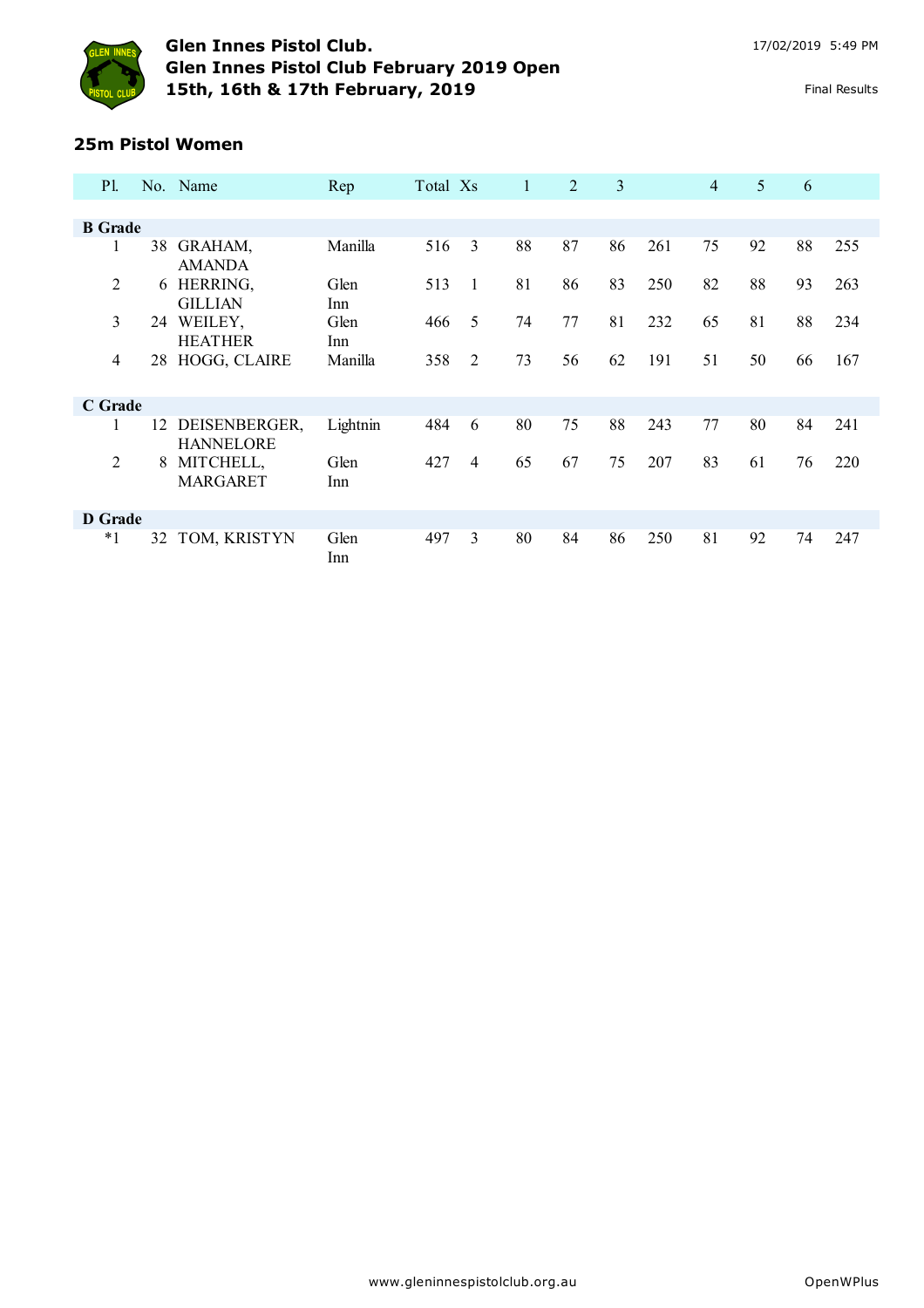

#### **10m Air Pistol Women (60)**

| <b>P1.</b>     |    | No. Name                          | Rep          | Total Xs |                | 1  | $\overline{2}$ | 3  | $\overline{4}$ | 5  | 6  |
|----------------|----|-----------------------------------|--------------|----------|----------------|----|----------------|----|----------------|----|----|
|                |    |                                   |              |          |                |    |                |    |                |    |    |
| <b>B</b> Grade |    |                                   |              |          |                |    |                |    |                |    |    |
| 1              | 35 | <b>BURTON, ISABELLA</b>           | <b>WWCPC</b> | 518      | 5              | 83 | 84             | 89 | 88             | 89 | 85 |
| $\overline{2}$ | 38 | GRAHAM, AMANDA                    | Manilla      | 510      | 5              | 78 | 83             | 86 | 89             | 88 | 86 |
| 3              | 6  | HERRING, GILLIAN                  | Glen Inn     | 490      | $\overline{2}$ | 79 | 79             | 85 | 81             | 82 | 84 |
| 4              | 28 | HOGG, CLAIRE                      | Manilla      | 445      | 1              | 87 | 74             | 76 | 72             | 66 | 70 |
|                |    |                                   |              |          |                |    |                |    |                |    |    |
| C Grade        |    |                                   |              |          |                |    |                |    |                |    |    |
| 1              | 27 | TOM, KERRI                        | Glen Inn     | 511      | $\overline{2}$ | 87 | 87             | 87 | 81             | 84 | 85 |
| 2              | 32 | TOM, KRISTYN                      | Glen Inn     | 509      | 3              | 84 | 88             | 87 | 85             | 85 | 80 |
| 3              | 24 | WEILEY, HEATHER                   | Glen Inn     | 492      | 5              | 85 | 86             | 86 | 72             | 85 | 78 |
| 4              | 12 | DEISENBERGER,<br><b>HANNELORE</b> | Lightnin     | 477      | 2              | 78 | 81             | 81 | 87             | 70 | 80 |
| 5              |    | 2 IZARD, BEVERLEY                 | Port Mac     | 458      | $\theta$       | 73 | 75             | 70 | 79             | 78 | 83 |
| 6              | 8  | MITCHELL, MARGARET                | Glen Inn     | 405      | 4              | 71 | 70             | 49 | 64             | 76 | 75 |
|                |    |                                   |              |          |                |    |                |    |                |    |    |
| D Grade        |    |                                   |              |          |                |    |                |    |                |    |    |
| $*1$           | 36 | LAVRUSHKINA, ALENA                | Tamworth     | 503      | 4              | 84 | 90             | 77 | 87             | 82 | 83 |
| $\overline{2}$ | 25 | STEWART, JACQUELINE               | Glen Inn     | 458      | $\theta$       | 80 | 73             | 71 | 77             | 80 | 77 |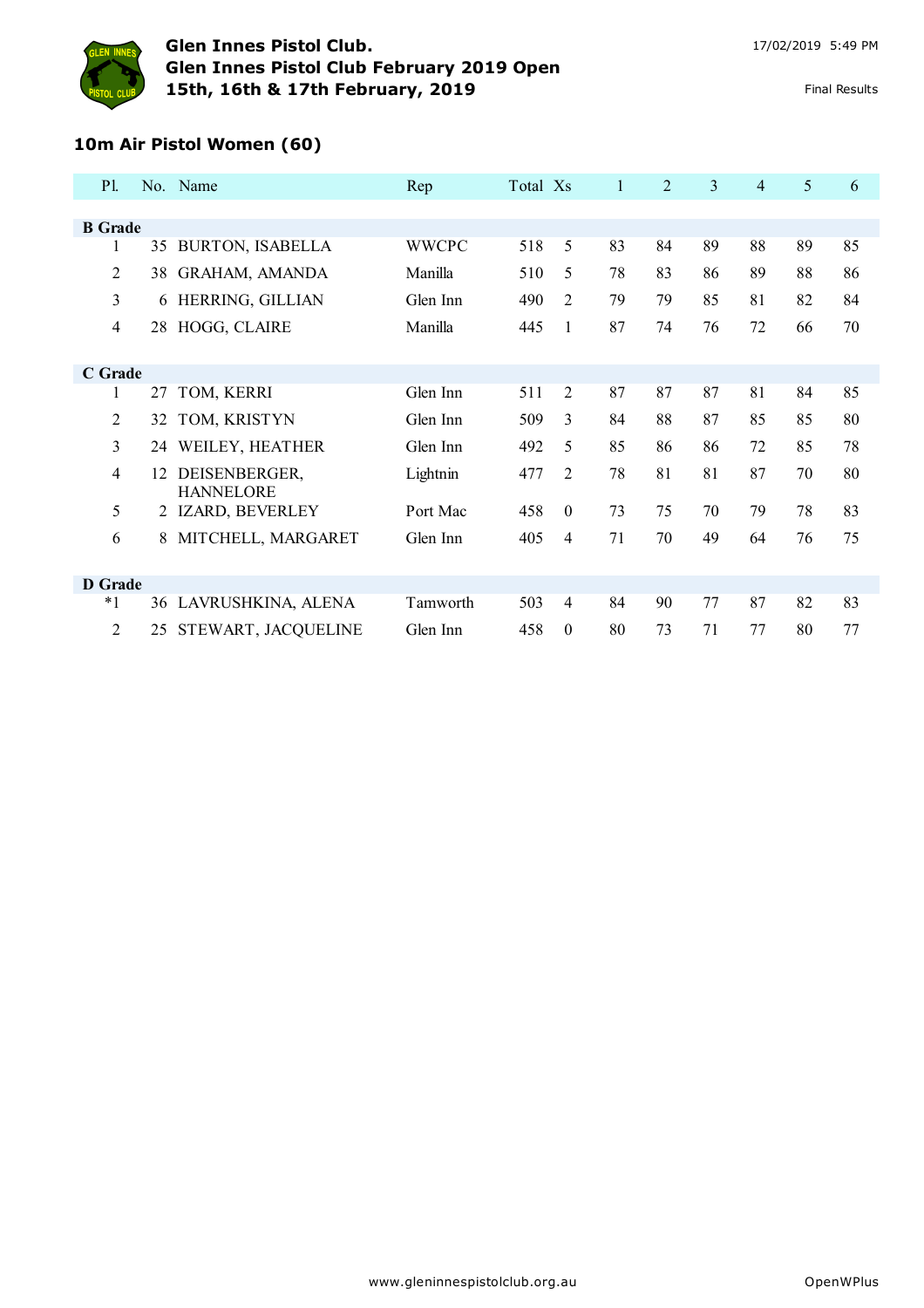

### **25m Pistol Junior**

| <b>Pl.</b>     | No. Name                    | Rep | Total Xs 1 2 3 |          |           |  | 4 5  |    | $\sqrt{6}$ |     |
|----------------|-----------------------------|-----|----------------|----------|-----------|--|------|----|------------|-----|
|                |                             |     |                |          |           |  |      |    |            |     |
| <b>B</b> Grade |                             |     |                |          |           |  |      |    |            |     |
|                | 1 35 BURTON, ISABELLA WWCPC |     |                | 466 3 75 | 80 79 234 |  | - 74 | 77 | 81         | 232 |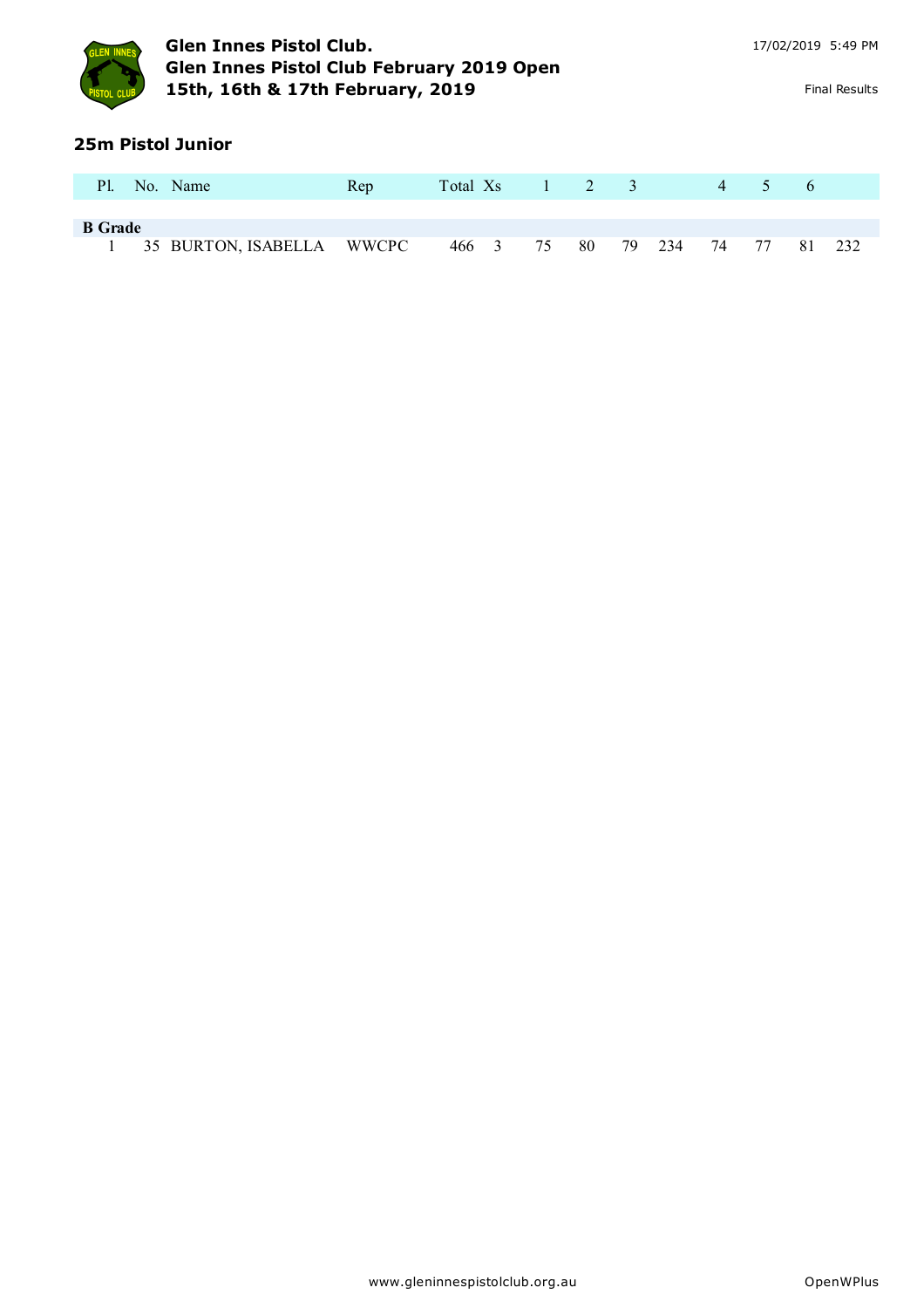

### **10m Air Pistol Junior Men**

| <b>Pl.</b> | No. Name           | Rep      | Total Xs |    |    | $1 \quad 2 \quad 3 \quad 4$ |      | $\sqrt{2}$ | $\sigma$ |
|------------|--------------------|----------|----------|----|----|-----------------------------|------|------------|----------|
| D Grade    |                    |          |          |    |    |                             |      |            |          |
|            | 26 STEWART, COOPER | Glen Inn | 404      | 65 | 66 | 72                          | - 63 | 76         | -62      |